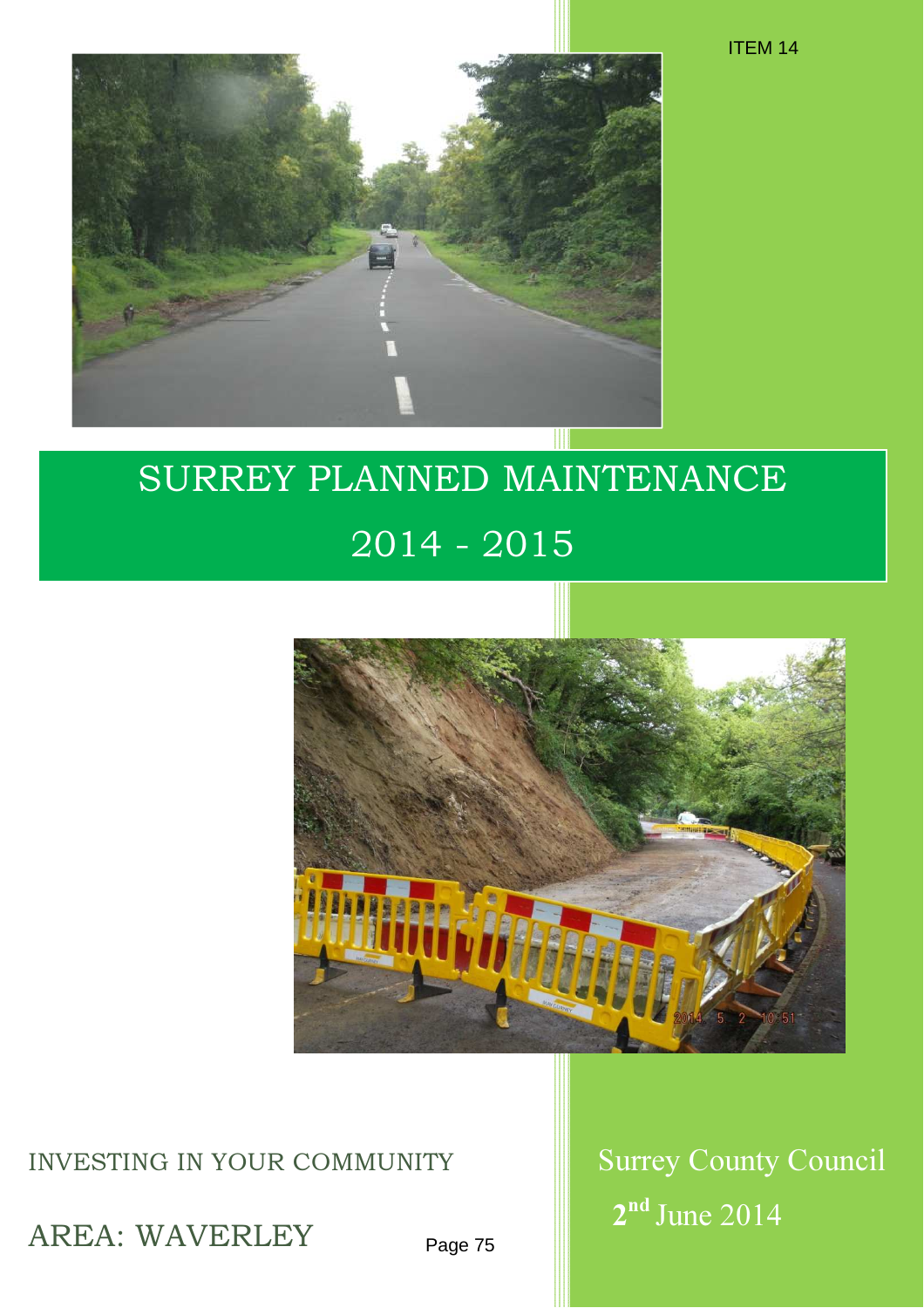#### INTRODUCTION

During this year 2014/15, Surrey County Council will be investing an unprecedented £55 million in its highway network, to ensure that it is fit for the future.

The last three winters have been particularly severe and this year we have experienced an extremely heavy rainfall resulting in widescale flooding across the county. Consequently, our roads and bridges have suffered a large amount of damage.

Alongside our capital programmes of works, we have successfully bid for additional funding from DFT and are therefore pleased to be able to deliver a Flood Recovery programme this year, which should secure and improve our network for future adverse weather conditions.

Our assets will therefore benefit from the following planned maintenance programmes this year:-

- $\Rightarrow$  £24 million will be invested in Project Horizon rebuilding 130km of Surreys road network through long term repairs to give a new life of between 10 and 30 years
- $\Rightarrow$  £17 million will be invested in a Flood Recovery for roads- resurfacing 100km of road and removing more than 20,000 potholes
- $\Rightarrow$  £3.5 million will be invested protecting our roads from future potholes surface treating over 100km of our roads.
- $\Rightarrow$  £2 million will be invested in Footway repairs both surface protection and resurfacing
- $\Rightarrow$  £4 million will be invested in our Bridges & Embankments strengthening over 10 critical bridges and completely rebuilding both Flanchford and Newark bridges
- $\Rightarrow$  £4.5 million will be invested in Drainage infrastructure not only replacing broken pipes, but providing new capacity and delivering major maintenance programme to our gullies and ditches.

In total, we are aiming to treat over 343km of carriageway and 84km of footway, which is the distance from Guildford to Paris and from Dover port to the Dunkirk beaches respectively.

For Waverley, we will be renewing over 68km of roads and footways in your area.

The detailed lists of schemes *(by work type)* for your area are on the following tables, with indicative programme dates (subject to weather and road space).

Residents can find out the latest information regarding schemes and dates via:

#### Surrey County Council Contact Centre 0300 200 1003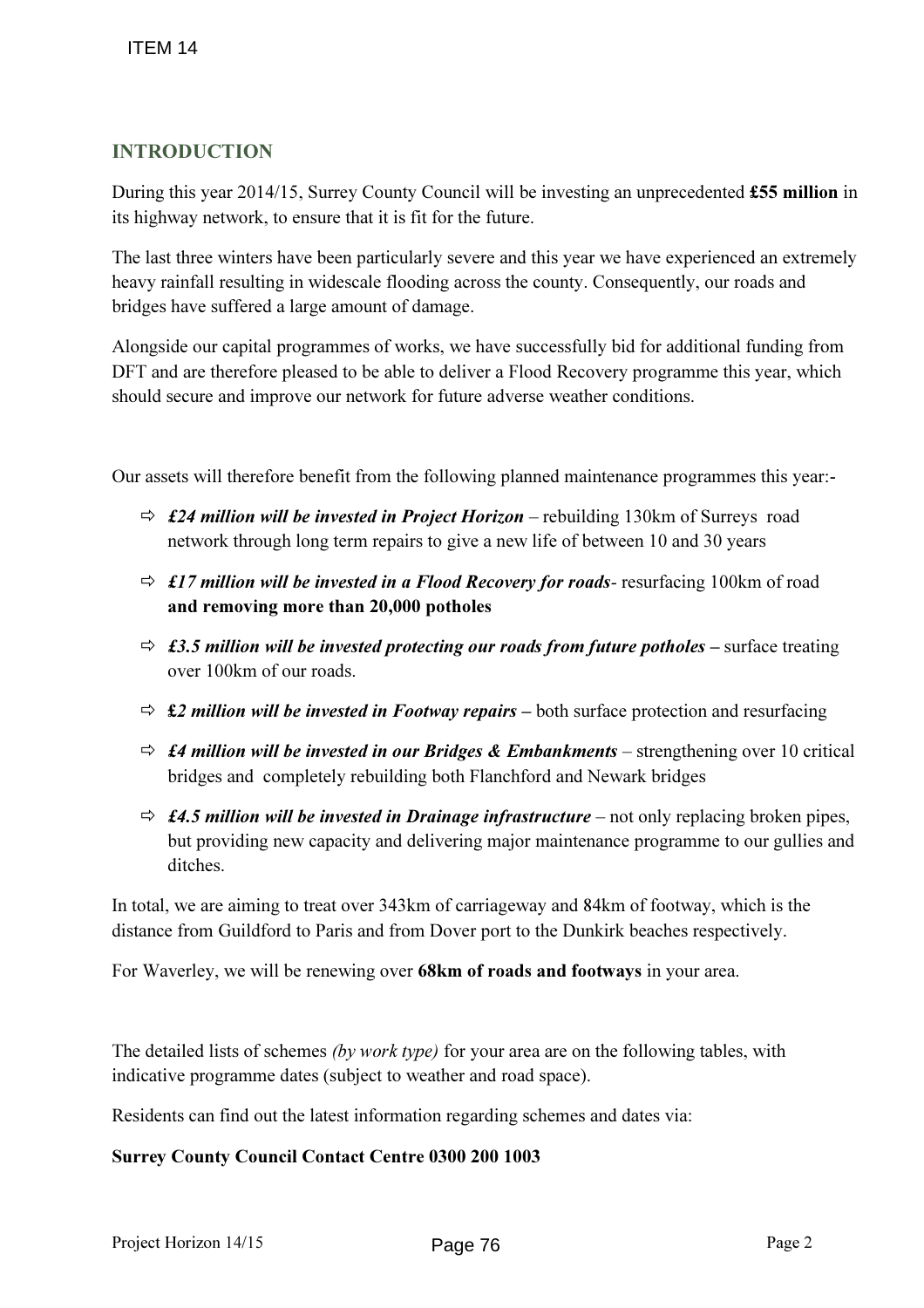# 1. PROJECT HORIZON

| <b>Road name</b>        | Road  | <b>Limits</b>                 | Limits (end)                | Length      | <b>Ward</b>                                     | Programmed                 |
|-------------------------|-------|-------------------------------|-----------------------------|-------------|-------------------------------------------------|----------------------------|
|                         |       | (start)                       |                             | (m)         |                                                 |                            |
| Farnham By-Pass         | A325  | <b>Station Hill</b>           | South Street                | 1600        | Farnham (inc<br>Nth, Sth,<br>Central)           | July to October            |
| Firgrove Hill           | A287  | <b>Red Lion</b><br>Lane       | Ridgeway<br>Road            | 1100        | Farnham (inc<br>Nth, Sth,<br>Central)           | July to October            |
| Frensham Road           | A287  | Frensham<br>Vale              | <b>Fifield Lane</b>         | 1000        | Farnham (inc<br>Nth, Sth,<br>Central            | July to October            |
| Weybourne Road          | B3007 | <b>Six Bells</b><br><b>RB</b> | Lower<br>Woodbourne<br>Lane | 685         | Farnham (inc<br>Nth, Sth,<br>Central            | August final<br>completion |
| <b>Gardeners Hill</b>   | D115  | Boundstone<br>Rd              | Frensham<br>Vale            | 730         | Farnham (inc<br>Nth, Sth,<br>Central            | July to October            |
| <b>Falkner Rd</b>       | D532  | <b>Potters</b><br>Gate        | The Hart                    | 401         | Farnham (inc<br>Nth, Sth,<br>Central            | July to October            |
| <b>Frith Hill</b>       | D5413 | Twycross<br>Road              | Knoll Cottage               | 700         | Godalming (inc<br>Nth, Sth,<br>Milford, Witley) | 21/07/14                   |
| Knoll Road              | D5413 | Frith Hill<br>Road            | End of Cul-de-<br>sac       | 330         | Godalming (inc<br>Nth, Sth,<br>Milford, Witley) | Complete May               |
| <b>Carlos Street</b>    | D5427 | Latimer<br>Road               | <b>Enitire Length</b>       | 250         | Godalming                                       | June to<br>September       |
| <b>Latimer Road</b>     | D5427 | <b>Croft Road</b>             | <b>Brighton road</b>        | 350         | Godalming                                       | June to<br>September       |
| Pound Lane              | D5427 | <b>High Street</b>            | <b>Full Length</b>          | 150         | Godalming (inc<br>Nth, Sth,<br>Milford, Witley) | Jan-March<br>2015          |
| Sunnyhill/<br>Sunnydown | D656  | Roke Lane                     | <b>Wheeler Lane</b>         | 300         | Godalming (inc<br>Nth, Sth,<br>Milford, Witley) | 22/07/14                   |
| Courts Hill Road        | D5523 | <b>Shepherds</b><br>Hill      | Longdene<br>Road            | 530         | Haslemere                                       | <b>Complete April</b>      |
| Shepherds Hill          | A286  | <b>High Street</b>            | <b>Midurst Road</b>         | 500         | Haslemere                                       | April<br>(completed)       |
| The Avenue              | D5512 | Lion Lane                     | End of Cul-de-<br>sac       | 400         | Haslemere                                       | <b>Complete April</b>      |
| Wey Hill                | B2131 | Lion Green                    | Church Road                 | 500         | Haslemere                                       | 12/08/14                   |
| Weysprings              | D5513 | Farnham<br>Lane               | End of Cul-de-<br>sac       | 400         | Haslemere                                       | 14/08/14                   |
| <b>Boundary Road</b>    | D117  | <b>West End</b><br>Lane       | Bealeswood<br>Lane          | 1000<br>ST? | Waverley<br>Western<br>Villages                 | 24/07/14                   |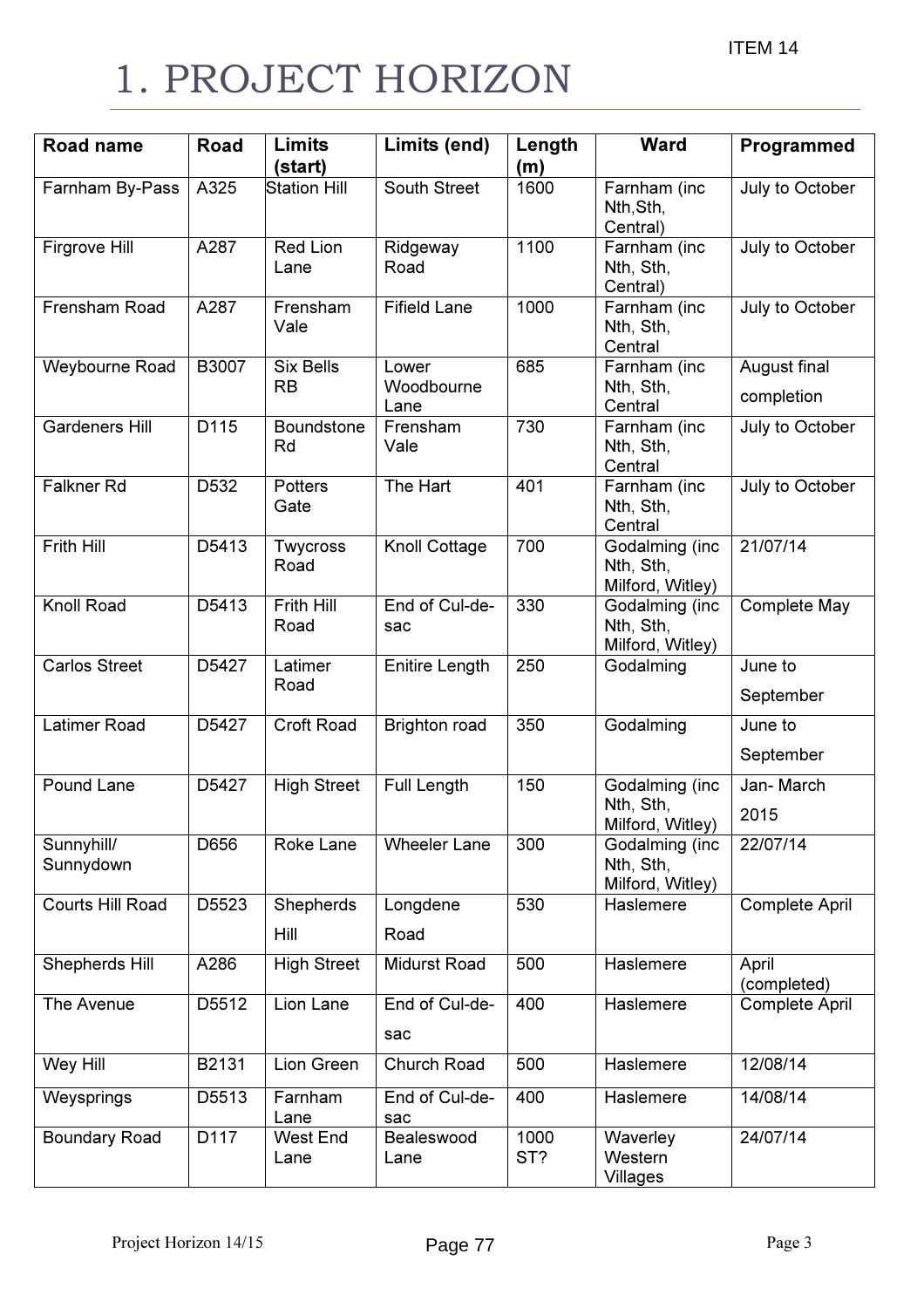# 2. FLOOD RECOVERY

| Road                             | Road             | <b>Limits</b>                           | Limits (end)                                        | Length | <b>Ward</b>                           | Programmed |
|----------------------------------|------------------|-----------------------------------------|-----------------------------------------------------|--------|---------------------------------------|------------|
| name                             |                  | (start)                                 |                                                     | (m)    |                                       |            |
| Alfold<br>Road                   | D182             | Junction<br>A281                        | Littlemead                                          | 2813   | Cranleigh and<br>Ewhurst              | June-Oct   |
| Frensham<br>Road                 | A287             | Frensham<br>Vale                        | Gong Hill<br><b>Drive</b>                           | 585    | Farnham (inc<br>Nth, Sth,<br>Central) | June-Oct   |
| <b>Tilford</b><br>Road           | C <sub>28</sub>  | 26.6m SE<br>of CL on<br>southern<br>Way | 41.4m W of<br>pedestrian<br>barrier in<br>Menin Way | 509    | Farnham (inc<br>Nth, Sth,<br>Central) | June-Oct   |
| Waverley<br>Lane                 | B3001            | 14m from<br><b>J/W Tilford</b><br>Road  | 13m W Old<br>Compton Lane                           | 1365   | Farnham (inc<br>Nth, Sth,<br>Central) | June-Oct   |
| Hindhead<br>Road                 | A287             | 6m W<br>Polecat<br>Lane                 | 10.9m W Lion<br>Lane                                | 2462   | <b>Haslemere</b>                      | June-Oct   |
| Haslemere<br>Road                | A286             | Gasden<br>Lane                          | Highercrombe<br>Lane                                | 7800   | Waverley<br>Western<br>Villages       | June-Oct   |
| Church<br>Hill/ Stroud<br>Common | B2128            | 104.7M S<br><b>Stroud</b><br>Lane       | Change of<br>surface<br>adjacent the<br>green       | 1645   | Waverley<br>Eastern<br>Villages       | June-Oct   |
| Coxcombe<br>Lane                 | D <sub>155</sub> | Woodside<br>Road                        | A283                                                | 532    | Waverley<br>Eastern<br>Villages       | June-Oct   |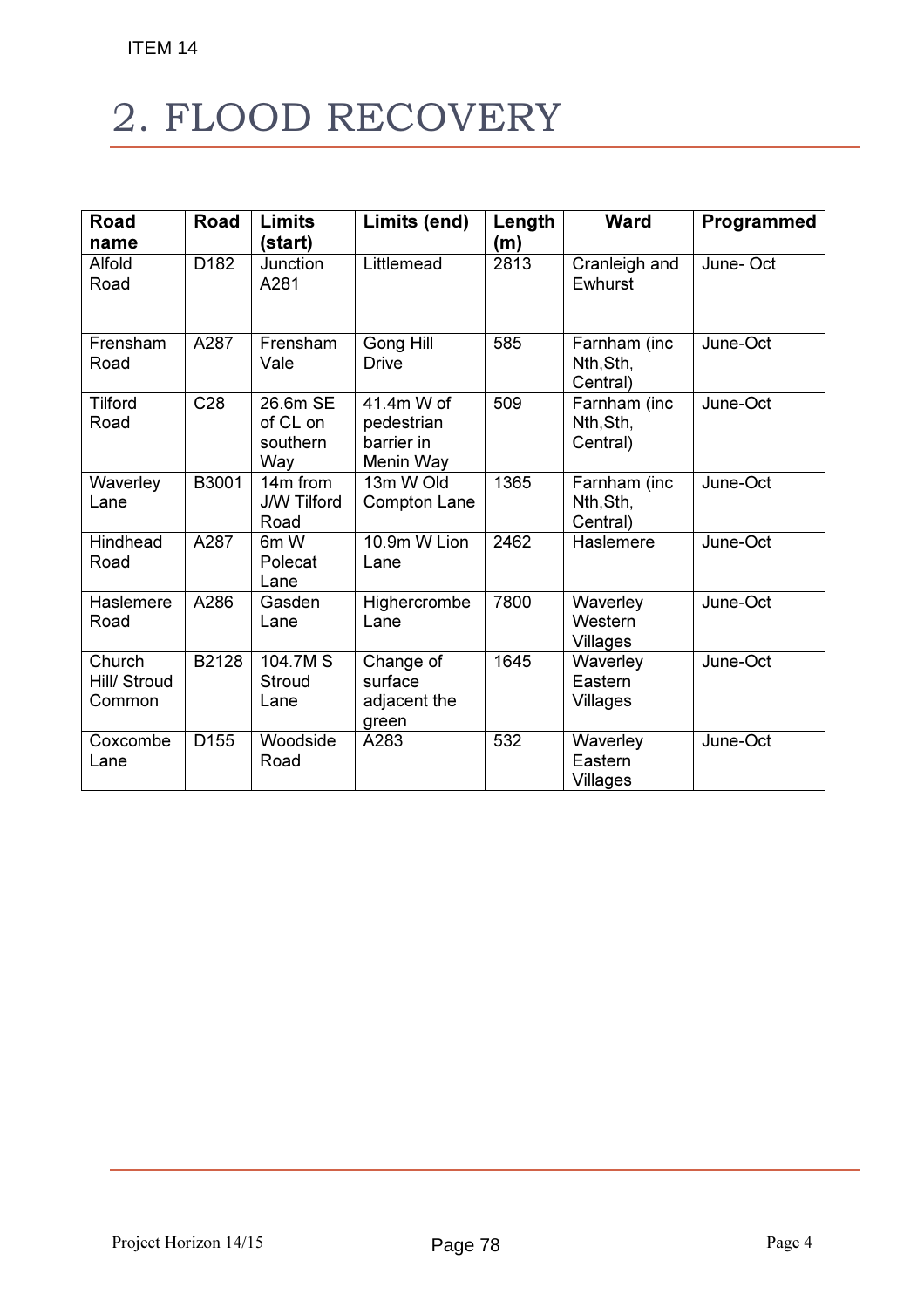# 3. SURFACE TREATMENT

| <b>Road name</b>                           | Road             | <b>Limits</b>             | Limits (end)                                        | Length | <b>Ward</b>                           | Programmed |
|--------------------------------------------|------------------|---------------------------|-----------------------------------------------------|--------|---------------------------------------|------------|
|                                            |                  | (start)                   |                                                     | (m)    |                                       |            |
| <b>Barhatch</b><br>Lane                    | D <sub>192</sub> | Amlets<br>Lane            | Horseblock<br>Hollow                                | 600    | Cranleigh and<br>Ewhurst              | July/Aug   |
| <b>Baynards</b><br>Road/ Cox<br>Green Road | D185             | <b>Hill House</b><br>Lane | Horsham Road                                        | 3000   | Cranleigh and<br>Ewhurst              | July/Aug   |
| Holmbury<br>Road                           | D276             | Radnor<br>Road            | <b>Ockley Road</b>                                  | 1900   | Cranleigh and<br>Ewhurst              | July/Aug   |
| Horseblock<br>Hollow                       | D <sub>192</sub> | Hound<br>House<br>Road    | Winterfold<br>House                                 | 1561   | Cranleigh and<br>Ewhurst              | July/Aug   |
| Horsham<br>Lane                            | C48              | County<br>boundart        | Somersbury<br>Lane                                  | 1500   | Cranleigh and<br>Ewhurst              | July/Aug   |
| <b>Shere Road</b>                          | C46              | Ockley<br>Road            | Ride Way                                            | 1000   | Cranleigh and<br>Ewhurst              | July/Aug   |
| Somersbury<br>Lane                         |                  | Horsham<br>Road           | North for 500M                                      | 500    | Cranleigh and<br>Ewhurst              | July/Aug   |
| <b>Three Mile</b><br>Road/<br>Radnor Road  | D276             | Just past<br>bends        | <b>District</b><br>Boundary/<br>Holmbury Hill<br>Rd | 2320   | Cranleigh and<br>Ewhurst              | July/Aug   |
| Wildwood<br>Lane                           | D189             | Guildford<br>Road         | Knowle Lane                                         | 400    | Cranleigh and<br>Ewhurst              | July/Aug   |
| <b>Arthur Road</b>                         | D5318            | A287                      | Weydon Hill<br>Road                                 | 340    | Farnham (inc<br>Nth, Sth,<br>Central) | July/Aug   |
| Guildford<br>Road                          | C119             | Tongham<br>Road           | Junction A31                                        | 1600   | Farnham (inc<br>Nth, Sth,<br>Central) | July/Aug   |
| Water Lane/<br><b>Badshot</b><br>Lane      | B3208            | Traffic<br>lights         | R/A                                                 | 1250   | Farnham (inc<br>Nth, Sth,<br>Central) | July/Aug   |
| Waverley<br>Lane                           | B3001            | Tilford<br>Road           | Monks Walk                                          | 1600   | Farnham (inc<br>Nth, Sth,<br>Central) | July/Aug   |
| Waverley<br>Lane                           | B3001            | <b>Monks</b><br>Walk      | Camp Hill                                           | 1100   | Farnham (inc<br>Nth, Sth,<br>Central) | July/Aug   |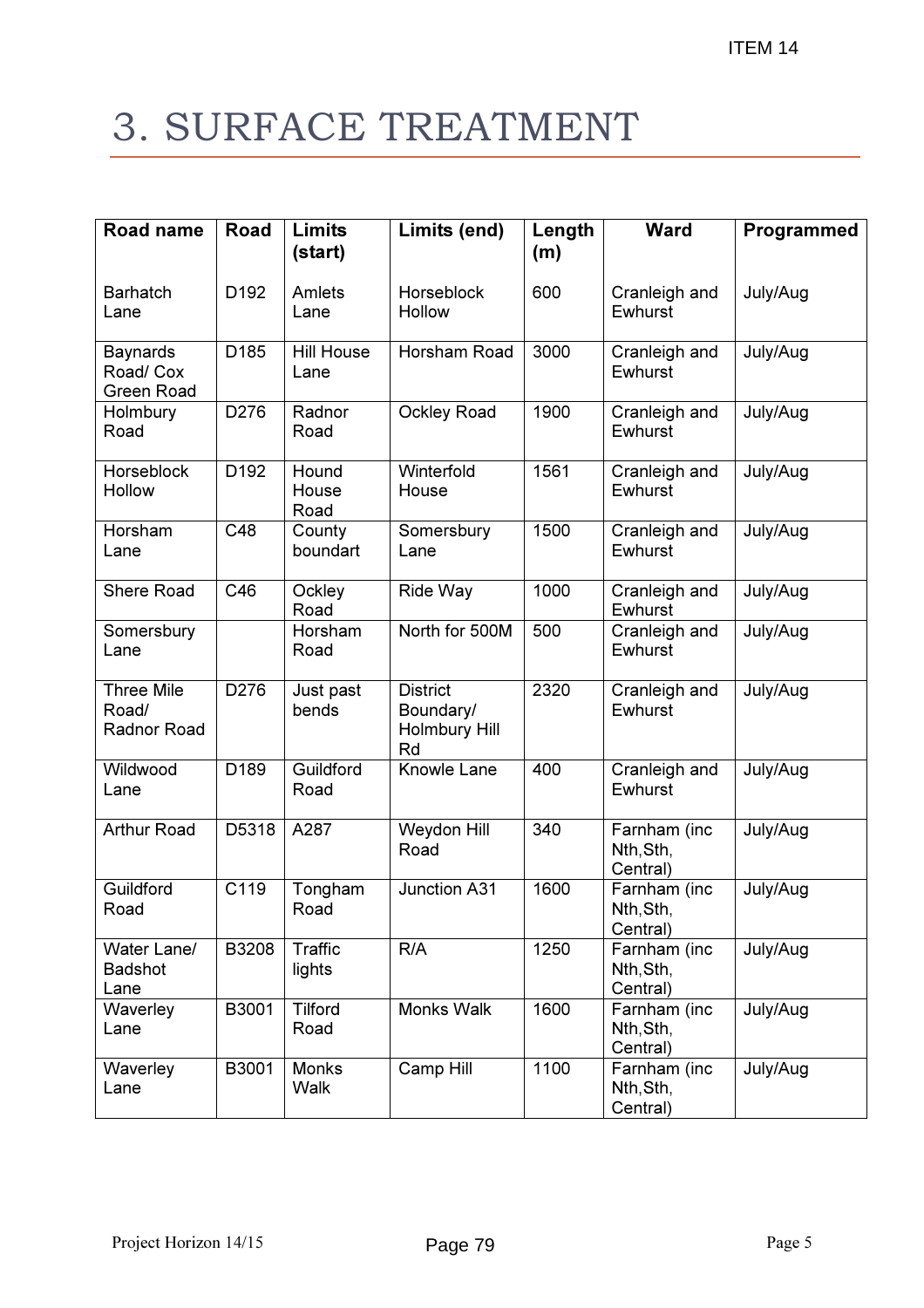### 3. SURFACE TREATMENT CONTINUED ITEM 14

| <b>Road name</b>                     | Road              | <b>Limits</b><br>(start)             | Limits (end)                   | Lengt<br>h(m) | <b>Ward</b>                                    | Programme<br>d |
|--------------------------------------|-------------------|--------------------------------------|--------------------------------|---------------|------------------------------------------------|----------------|
| <b>Broomleaf</b><br>Road             | D5325             | Lynch Rd                             | Waverley Lane                  | 800           | Farnham (inc<br>Nth, Sth,<br>Central)          | July/Aug       |
| Farncombe<br>Road                    | D5401             | Farncombe<br><b>Street</b>           | Twycross<br>Road               |               | Godalming (inc<br>Nth, Sth,<br>Milford, Witley | July/Aug       |
| Roke Lane                            | D142              | <b>Barrow Hills</b><br>School        | Petworth Road                  | 1500          | Godalming (inc<br>Nth, Sth,<br>Milford, Witley | July/Aug       |
| <b>Station lane</b>                  | $\overline{C32}$  | Church<br>Road                       | Hambledon<br>Road              | 2730          | Godalming (inc<br>Nth, Sth,<br>Milford, Witley | July/Aug       |
| Lion Lane                            | D5511             | Wey Hill                             | The Avenue                     | 400           | Haslemere                                      | July/Aug       |
| <b>St</b><br>Christophers<br>Green   | D134              | Full Length                          |                                | 95            | Haslemere                                      | July/Aug       |
| <b>West Street</b>                   | D5519             | Popes<br>Mead                        | <b>High Street</b>             | 240           | Haslemere                                      | July/Aug       |
| Headley<br>Road                      | B3002             | Portsmouth<br>Road                   | County<br>Boundary             | 550           | Waverley<br>western<br>Villages                | July/Aug       |
| Milford Road/<br><b>Elstead Road</b> | B3001             | Shackleford<br>Road                  | A <sub>3</sub> R <sub>bt</sub> | 2200          | Waverley<br>western<br>Villages                | July/Aug       |
| Pit Lane                             | C <sub>26</sub>   | Old Lane                             | <b>West End</b><br>Lane        | 2000          | Waverley<br>western<br>Villages                | July/Aug       |
| Simmondston<br>e Lane                | D <sub>125</sub>  | $\overline{cc}$<br><b>Boundaries</b> | Lampard Lane                   | 430           | Waverley<br>western<br>Villages                | July/Aug       |
| Blackheath<br>Lane                   | D <sub>2</sub> 11 | 50m East<br>B2128                    | End of Road                    | 2000          | Waverley<br>Eastern<br>Villages                | July/Aug       |
| Markwick<br>Lane                     | C <sub>32</sub>   | Godalming<br>Road                    | Mare lane                      | 2500          | Waverley<br>Eastern<br>Villages                | July/Aug       |
| Plaistow<br>Road                     | C33               | County<br>Boundary                   | <b>Fisher Lane</b>             | 350           | Waverley<br>Eastern<br>Villages                | July/Aug       |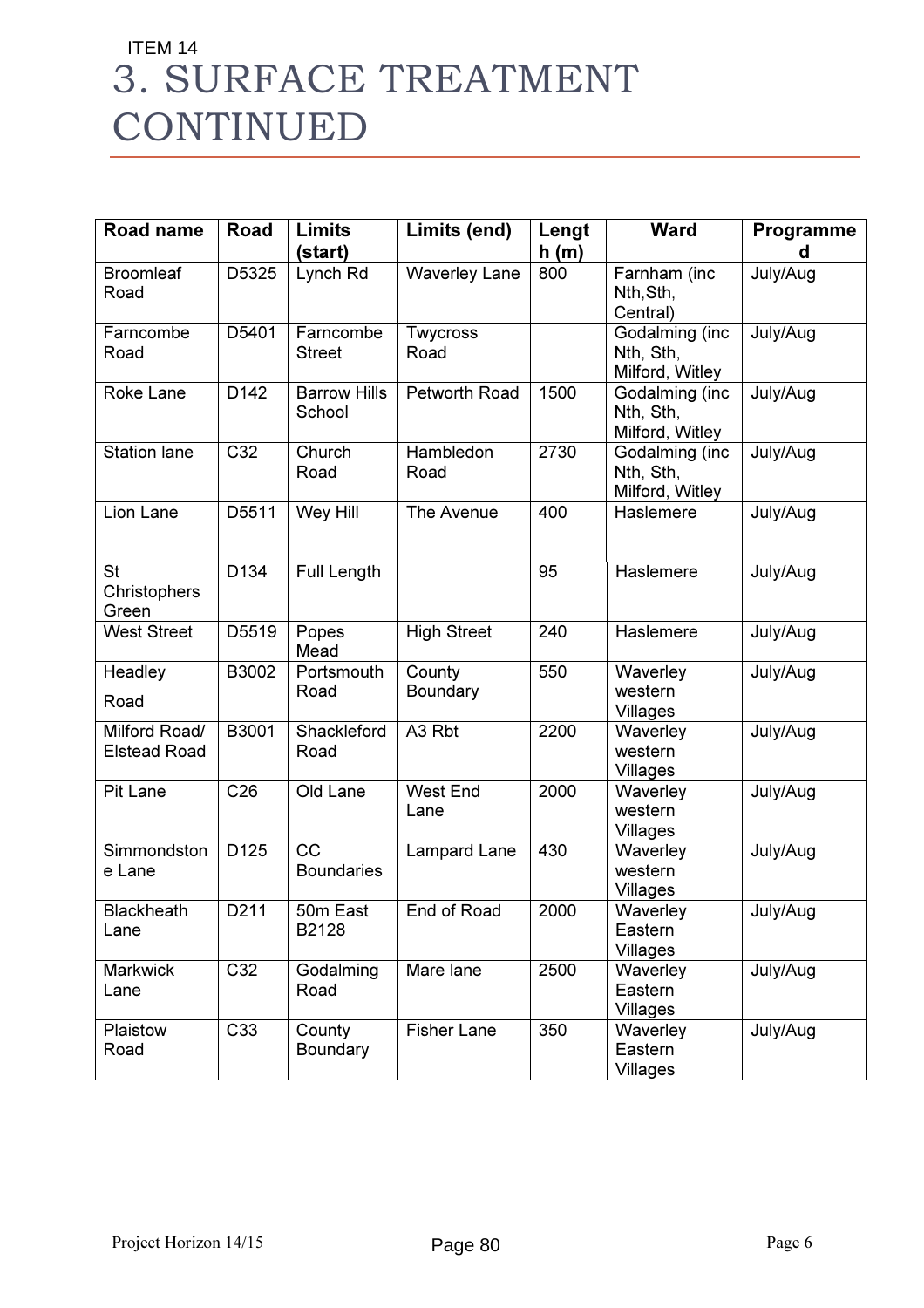# 3. SURFACE TREATMENT CONTINUED

| Road name               | Road             | Limits<br>(start)       | Limits (end)                | Lengt<br>h(m) | <b>Ward</b>                           | <b>Programme</b><br>a |
|-------------------------|------------------|-------------------------|-----------------------------|---------------|---------------------------------------|-----------------------|
| <b>Stroud Lane</b>      | D <sub>195</sub> | Woodhill<br>Lane        | <b>Guildford Rd</b>         | 1200          | Waverley<br>Eastern<br>Villages       | July/Aug              |
| Chapel Rd               | D5301            | <b>Boundstone</b><br>Rd | Long Rd                     | 400           | Farnham (inc<br>Nth, Sth,<br>Central) | July/Aug              |
| <b>Boundstone</b><br>Rd | D5301            | Chapel Rd               | <b>Gardeners Hill</b><br>Rd | 1200          | Farnham (inc<br>Nth, Sth,<br>Central) | July/Aug              |
| Lodge Hill Rd           | D5300            | Frensham<br>Rd          | <b>Tilford Rd</b>           | 1600          | Farnham (inc<br>Nth, Sth,<br>Central) | July/Aug              |

### 4. FOOTWAYS

| Road<br>name       | Road  | <b>Limits</b><br>(start)  | <b>Limits</b><br>(end) | Length<br>(m) | <b>Treatment</b>   | <b>Ward</b>                              | Programmed  |
|--------------------|-------|---------------------------|------------------------|---------------|--------------------|------------------------------------------|-------------|
| Ewhurst<br>Road    | B2127 | <b>Nuthurst</b><br>Avenue | Parsonage<br>Road      | 415           | <b>Slurry Seal</b> | Cranleigh<br>and<br>Ewhurst              | July - Sept |
| <b>Beacon Clos</b> | D5306 | Full<br>Length            |                        | 260           | <b>Slurry Seal</b> | Farnham<br>(inc<br>Nth, Sth,<br>Central) | July - Sept |
| <b>Birch Close</b> | D5307 | Full<br>Length            |                        | 234           | <b>Slurry Seal</b> | Farnham<br>(inc<br>Nth, Sth,<br>Central) | July - Sept |
| <b>Eight Acres</b> | D5502 | No 23                     | End of<br>Road         | 190           | <b>Slurry Seal</b> | Waverley<br>western<br>Villages          | July - Sept |
| Farnham<br>Road    | A287  | Jumps<br>Road             | <b>The</b><br>Chase    | 1000          | <b>Slurry Seal</b> | Waverley<br>western<br>Villages          | July - Sept |